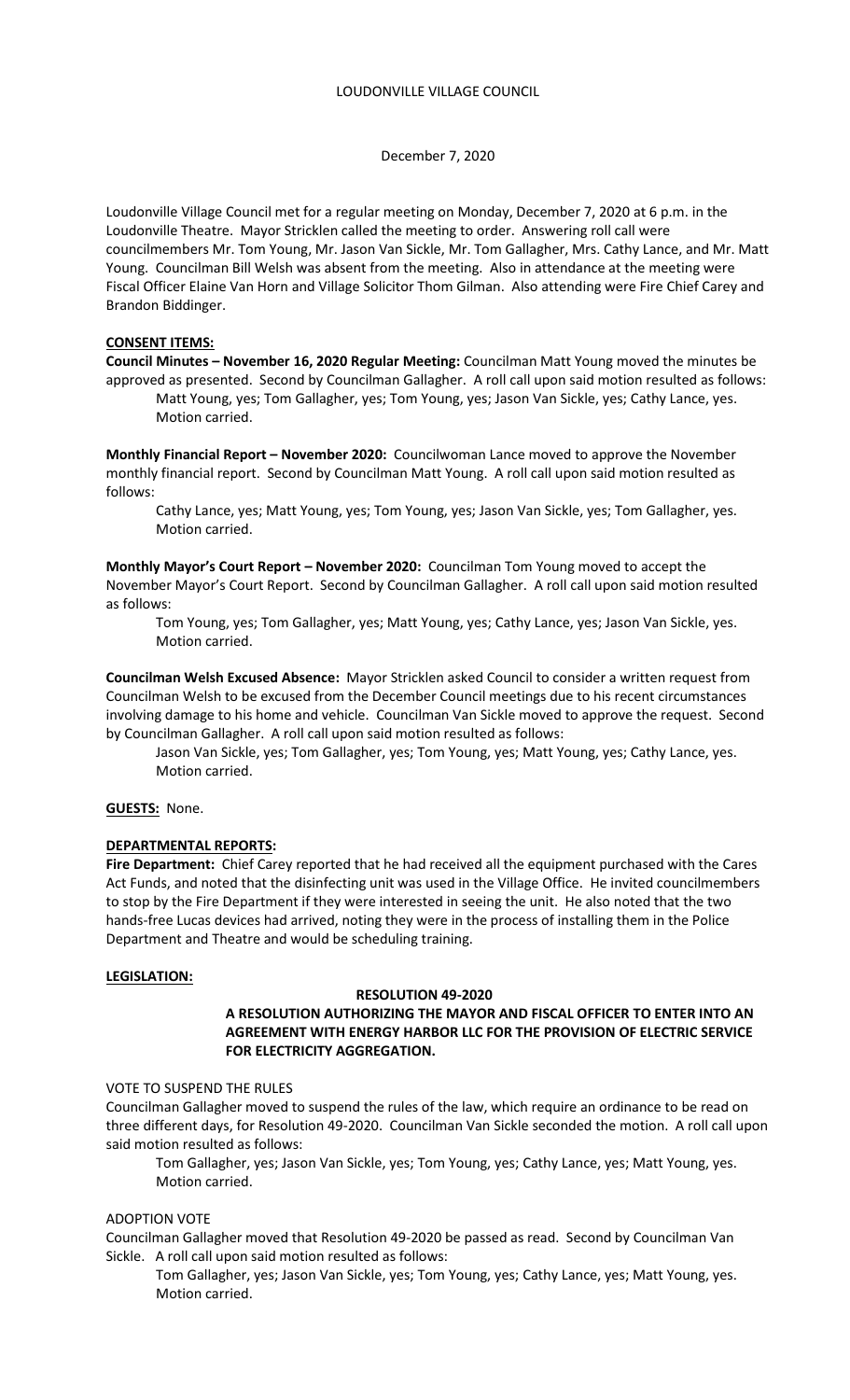### December 7, 2020

### **ORDINANCE 50-2020 AN ORDINANCE TO MAKE ADDITIONAL APPROPRIATIONS FOR THE CURRENT YEAR AND DECLARING AN EMERGENCY.**

### VOTE TO SUSPEND THE RULES

Councilwoman Lance moved to suspend the rules of the law, which require an ordinance to be read on three different days, for Ordinance 50-2020. Councilman Matt Young seconded the motion. A roll call upon said motion resulted as follows:

Cathy Lance, yes; Matt Young, yes; Tom Gallagher, yes; Tom Young, yes; Jason Van Sickle, yes. Motion carried.

### ADOPTION VOTE

Councilwoman Lance moved that Ordinance 50-2020 be passed as read. Second by Councilman Matt Young. A roll call upon said motion resulted as follows:

Cathy Lance, yes; Matt Young, yes; Tom Gallagher, yes; Tom Young, yes; Jason Van Sickle, yes. Motion carried.

#### **OLD BUSINESS:**

**4 th Friday Event – Chamber of Commerce:** Councilman Matt Young asked Council if anyone had any ideas that he could share with the Chamber at their next meeting regarding his proposed 4<sup>th</sup> Friday event. He reported that he had received several good ideas from downtown business owners, including; closing either Main Street downtown or a side street for the event; provide live music; have food trucks. He also noted he spoke with the owner of the Bistro, noting he was not opposed to the 4<sup>th</sup> Friday event, as long as food trucks were not parked in front of his restaurant. Other ideas discussed were a German-themed night with kielbasa and beer, a rib and cook-off. Councilman Tom Young suggested contacting the campgrounds for ideas. Councilman Matt Young stated that he felt the campground owners generally want to keep their patrons at the campgrounds, but that he plans to meet with the campground owners to discuss the possibility of a collaboration. Mayor Stricklen noted he had spoken with someone who was considering operating a shuttle service between the campgrounds and the Village on a scheduled basis in the summer, noting an event such as this every Friday would be a good opportunity for a shuttle service. Councilman Matt Young noted he would keep Council informed of the progress.

#### **NEW BUSINESS:**

**Ice Rink:** Councilman Van Sickle noted that he was approached by a resident who asked if Council was considering having an ice rink in Central Park again. Mayor Stricklen noted that the Village no longer owns the old skating rink as it had deteriorated beyond repair. He noted that the basketball court at the pool was constructed to double as an ice rink in the winter and noted that perhaps Council could consider flooding that. Councilman Van Sickle also noted that he was happy to announce that the Cleveland Browns are nine and three.

**Additional Cares Act Funds:** Councilwoman Lance reported that the Finance Committee met and considered a request from Theatre Director Hollenbach to purchase additional hardware and software to continue to improve the ability to function remotely and continue the livestreaming for Village Council meetings and events at the Ohio Theatre. She noted that the Director has been using some of her own personal computer, software and hardware for the livestreaming. Councilwoman Lance also noted that she was requesting to purchase stanchions and crowd control ropes. Councilman Van Sickle moved to approve the purchase of the equipment required to continue livestreaming and the crowd control ropes and stanchions at a cost not to exceed \$8,500. Second by Councilman Tom Young. A roll call upon said motion resulted as follows:

Jason Van Sickle, yes; Tom Young, yes; Tom Gallagher, yes; Cathy Lance, yes; Matt Young, yes. Motion carried.

The Council also discussed other possible uses with the remaining \$34,263 of Cares Act funds. Councilwoman Lance noted that the Department Heads had not submitted any additional items for purchase other than possibly replacing the toilet and sink in the Police Department with hands-free fixtures. Councilman Tom Young asked if the schools needed any items, with Councilman Matt Young responding that the schools had also received Cares Act funds in several rounds. Councilman Van Sickle asked whether assistance could be given to water customers. Solicitor Gilman noted that the deadline to return the funds to the State of Ohio is December 30, commenting that the short window makes it difficult to establish a grant program. He further stated that some municipalities have subdivided office space.